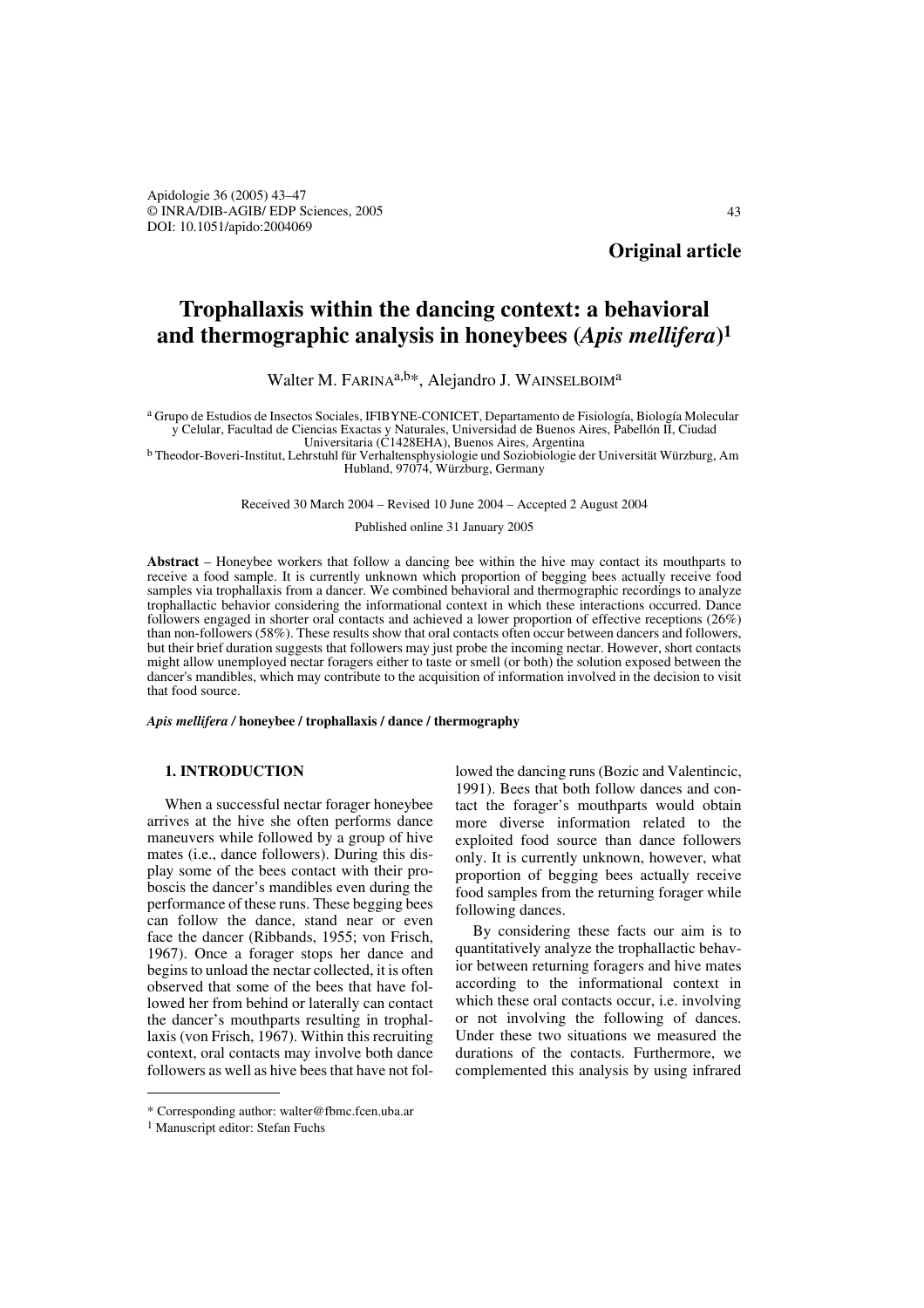thermography as a non-invasive method for determining if an incoming nectar forager transferred food to a hive mate (Farina and Wainselboim, 2001). In this way it was possible to combine behavioral and thermographic recordings to analyze trophallactic behavior considering the informational context in which these interactions occurred.

#### **2. MATERIALS AND METHODS**

The study was undertaken during the summer of 1998 at the Bee Station of the University of Würzburg, Germany. A two-frame observation hive of *Apis mellifera* L. was placed inside a laboratory that shielded the measurement site from solar heat and sunlight. In order to obtain infrared thermographic recordings the pane was removed during experiments, and replaced by an infrared transmissive plastic foil.

Bees, one at a time and marked with a spot of paint, were trained to collect 50% w/w scented sucrose solution (80 µl vanilla essence/L) from a rate-feeder placed at a station 180-m away from the colony. At the rate-feeder, sucrose solution was provided at a constant flow rate of 8.2 µl/min via a pump driven by a synchromotor. The synchromotor was switched on when a bee arrived at the rate-feeder, and off immediately after it returned to the hive. In this way no amount of solution accumulated between foraging bouts.

Thermographic recordings at the observation hive were obtained by using a Radiance PM-Amber thermo-camera. In the center of the image produced, a cross allowed the absolute temperature of a particular point to be recorded continuously; this was used to measure the instantaneous temperature of the experimental bees. At the edge of the image a color scale indicated the measured temperature range. The thermal behavior of bees involved in oral contacts was recorded on videotape for later analysis of the following variables: (i) the contact time, in s, defined as the total time that a begging bee's proboscis contacted the mandibles of the trained forager; and (ii) whether the proboscis temperature of the begging bee increased during the contact time with a trained forager. An effective passage of liquid was considered when the proboscis temperature of the begging bee increased at least  $0.85 \text{ °C}$  (range:  $0.85-3.5 \text{ °C}$ ), which corresponded to the minimum distinguishable color change according to the above mentioned color scale (for details see Farina and Wainselboim, 2001). The infrared emissivity used was 0.95, a value that allowed measurement of absolute body surface temperature (i.e., 0.95 is the lower limit of the band emissivity for the honeybee thoracic cuticle; see Schmaranzer and Stabentheiner, 1988).

The measured variables were categorized into two behavioral groups depending on whether the begging bee had or had not followed dancing displayed by the returning forager before the oral contact. In the first case the begging bees had indeed followed the dancing movements of the returning forager (henceforth: dance followers), being positioned either behind or laterally of the dancing forager before contacting her mouthparts. In the second case the begging bee was only standing near or facing the dancing forager, without actually following the dancer in her waggle runs (henceforth: nonfollowers). Additionally, this second group also included oral contacts in the absence of dancing displays by the trained forager.

Data were obtained from 353 trophallactic interactions recorded during 128 foraging cycles performed by nine forager bees, and were analyzed by means of Mann-Whitney test.

### **3. RESULTS**

When an oral contact involves transfer of food, a rapid advance of a heat front proceeding from the tip to the base of the receiver's proboscis is observed by thermography with a brief time-lapse (Farina and Wainselboim, 2001). From this observation we determined that these changes (increases) of the begging bee's proboscis temperature during an oral contact corresponded to an effective passage of solution.

Oral contacts with dance followers showed shorter durations than did contacts with nonfollowers of waggle dances (Mann-Whitney test:  $z = -7.12$ ,  $P < 0.00001$ ,  $n = 353$ ). Of the total contacts observed under both situations, 48.7% presented increases of proboscis temperature. From these effective food transfers, 84.3% took place outside of the dancing context (i.e., either involved non-dancers as donors or begging bees that did not follow the dance maneuvers) and 15.7% involved followers of dance as receivers of food.

Contact durations between dancers and followers were highly variable (Fig. 1 top; range: 0–26 s). Nevertheless, the majority of these oral contacts was very brief and did not show a temperature increase of the begging bee's proboscis (e.g., approximately 70% of these interactions lasted less than 1 s; median value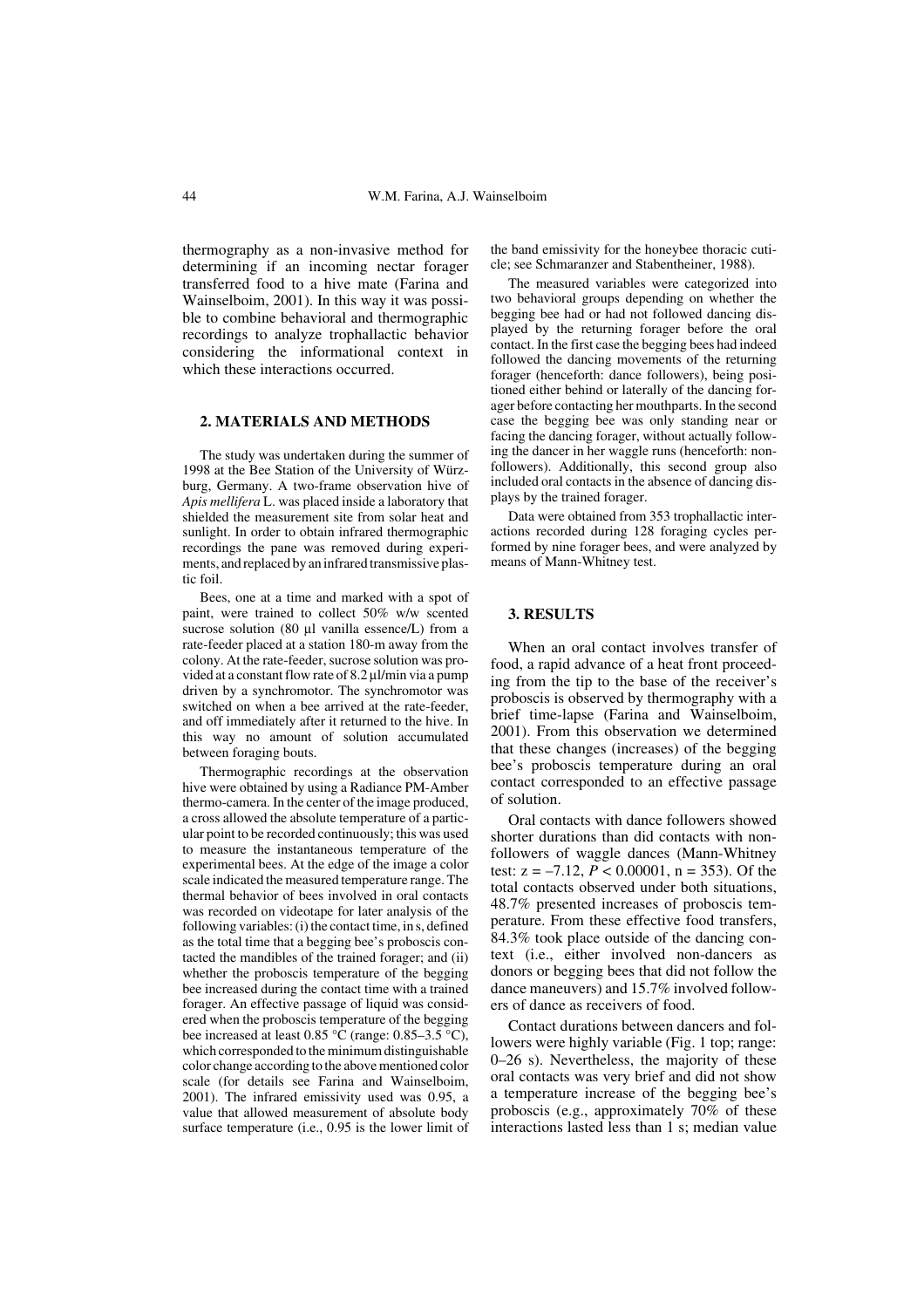

**Figure 1.** Relative frequency distribution of trophallactic contacts, in s, performed between returning foragers and begging hive-mates. Top: Contacts involving dance followers as begging bees; bottom: contacts involving non-followers of dance as begging bees (see Methods for description). Black part of bars: contacts without increase in the begging bee's proboscis temperature; white part of bars: contacts with an increase in proboscis temperature. Pie plots represent the fraction of contacts (in percentage) without/ with increase of proboscis temperature under each condition.

of the total data population was  $0.5$  s, N = 103). Approximately 50% of contacts lasting 1–2 s showed a temperature increase in the begging bee's proboscis of at least 0.85 °C. Contacts lasting longer than 3 s always presented an increase of proboscis temperature. Considering all of the contacts observed under the situation in which dance followers behaved as begging bees only 26% involved effective transfer of food (i.e., the begging bee's proboscis temperature increased at least  $0.85 °C$ ).

In the case of contacts in which begging bees had not followed dances ("non-followers of dance"), contact times were also highly variable (Fig. 1 bottom; range: 0–30 s). Compared with the dancing context, brief contacts were less frequently observed (approximately 30% of the interactions lasted less than 1 s achieving a median value for the total data population of 3.5 s,  $N = 250$ ). Contacts longer than 3 s also presented an increase in the begging bee's proboscis temperature by at least 0.85 °C. In this context, a higher proportion of the total contacts involved an increase of proboscis temperature (58% of the total cases, Fig. 1 bottom).

## **4. DISCUSSION**

Our results suggest that the majority of the oral contacts that involved returning foragers did not involve effective transfers of food (Farina and Wainselboim, 2001; this study). This tendency was much more noticeable within the dancing context, since followers mainly performed short oral contacts. Begging followers, as expected, did not preferably perform long-lasting contacts, which are more likely to be observed in the class of food-storer bees (Seeley, 1995). Begging dance followers seem to be more interested in gaining information about the nectar exposed at the dancer's mandibles than in food reception. In this sense, short contacts may indeed transfer small samples of food (which were not detected because of the 0.85 °C threshold of temperature change) or may allow probing the solution exposed between the donor's mandibles. The acquisition of chemosensory information about the nectar exploited (i.e., the odor and the sugar concentration of the nectar) does not require transfer of food. The sense organs involved are on the tongue and the antennae, and food intake is not necessary to stimulate them. Therefore,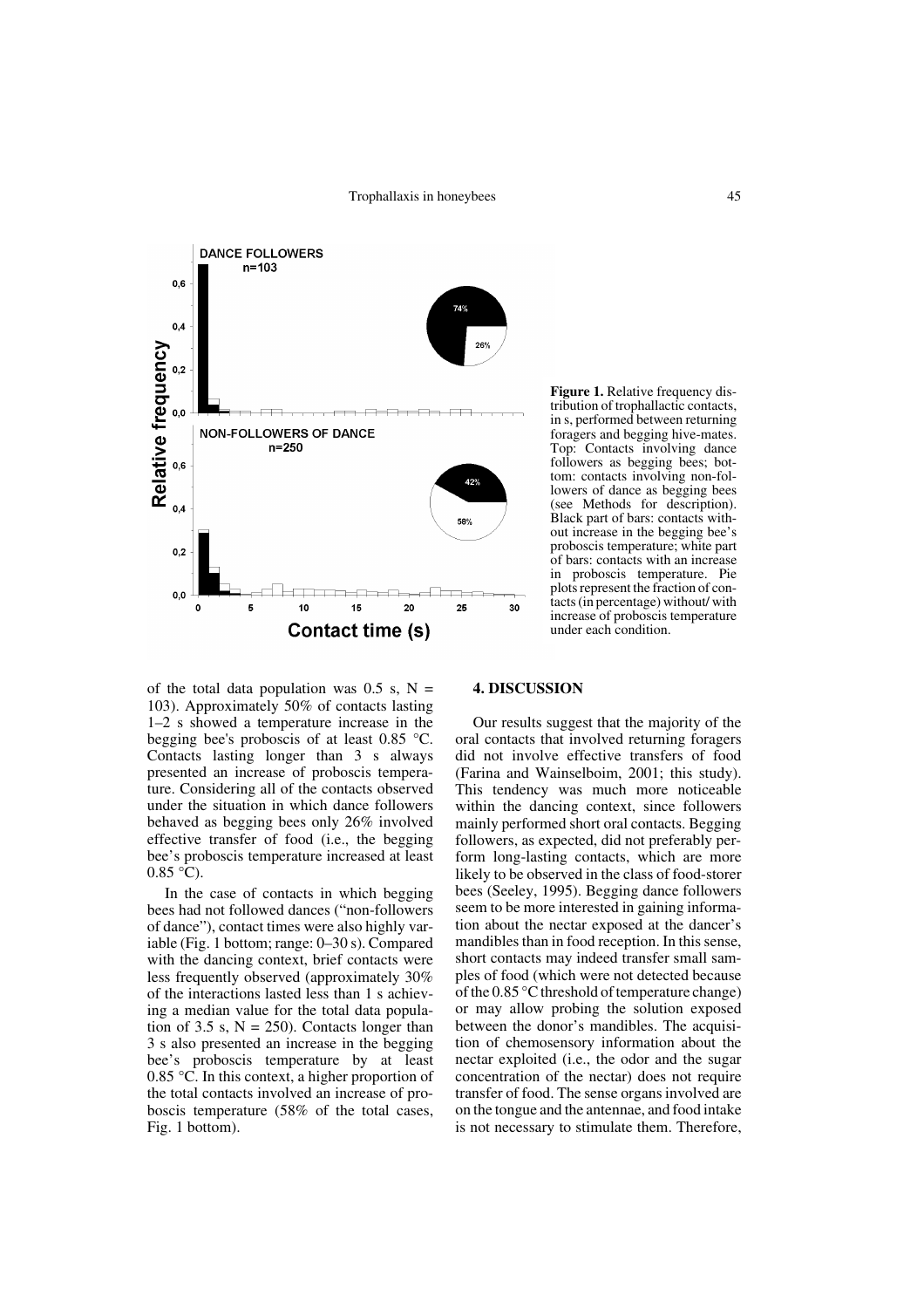very brief begging contacts by dance followers would suffice to transmit information about a food source.

Besides the role of the honeybee dance of transferring information about the location and profitability of a food source (von Frisch, 1967; Seeley et al., 2000), it was proposed that dances provide odor cues impregnated onto the dancers' surface within the hive (von Frisch, 1968; Wenner and Wells, 1990; Kirchner and Grasser, 1998). Nevertheless, other odor cues produced by the flowers could be also relevant to be transferred among hive mates, particularly the nectar fragrances that could be highly conservative preserved into the foragers´ honey sacs until the food unloading inside the hive (von Frisch, 1946). The evaluation of this kind of feature while following dances could thus be relevant during the decision-making process occurring within the hive, changing potential foragers' thresholds to initiate or reinitiate the foraging mode (Johnson, 1967; von Frisch, 1968).

### **ACKNOWLEDGEMENTS**

We are deeply indebted to F. Roces for his assistance during our visits to the University of Würzburg. This study was supported by funds from a PWA-Program (DAAD-Fundación Antorchas), ANPCYT (PICT 02-12310), the University of Buenos Aires  $(X036)$  and CONICET (PIP 2049).

**Résumé** – **La trophallaxie dans le contexte de la danse : analyse comportementale et thermographique chez l'Abeille domestique (***Apis mellifera***).** Lorsqu'une ouvrière butineuse revient à la ruche chargée de nectar, elle effectue souvent des manœuvres de danse et est alors suivie par un groupe d'ouvrières de la colonie. Au cours de la danse, certaines abeilles établissent à l'aide de leur proboscis un contact avec les mandibules de la danseuse. Si les suiveuses entrent en contact avec la nourriture sur les pièces buccales de la danseuse, elles devraient obtenir plus d'informations sur la source de nectar exploitée que les suiveuses qui n'ont pas établi de tels contacts. Plusieurs évènements trophallactiques de différentes durées ont généralement lieu entre les butineuses de nectar qui entrent et leurs consoeurs, mais on ne sait pas à l'heure actuelle quelle proportion d'abeilles demandeuses reçoit réellement des échantillons de nourriture de la danseuse, ni combien durent ces contacts dans le contexte comportemental. Nous avons combiné des enregistrements de comportement et de thermographie pour analyser le comportement trophallactique en prenant en compte le contexte d'échanges d'informations dans lequel ont lieu ces échanges, à savoir s'ils se manifestent ou non lorsque la danseuse est suivie. Grâce à des enregistrements thermographiques non invasifs il a été possible d'observer que le nectar tiède régurgité par les butineuses qui rentrent réchauffait brutalement le proboscis de la receveuse. Nous avons donc utilisé l'augmentation de la température du proboscis de la receveuse comme indicateur d'un transfert effectif de nourriture au cours du contact. Dans la majorité des cas observés les contacts sont brefs et sans passage de nourriture (51,3 %). Les suiveuses se sont engagées dans des contacts oraux courts et ont présenté une plus faible proportion de réception effective de nourriture  $(26\%)$  que les abeilles qui n'avaient pas suivi la danse (Fig. 1). Ces résultats montrent que des contacts oraux entre danseuses et suiveuses ont souvent lieu, mais leur courte durée suggère que les suiveuses n'obtiennent que rarement des échantillons de nectar. Pourtant des contacts brefs pourraient permettre à des butineuses de nectar « au chômage » de goûter et/ou de sentir l'échantillon de nectar présent entre les mandibules de la danseuse. Ceci est très important pour des butineuses au chômage afin qu'elles obtiennent l'information pour décider de visiter une source donnée de nourriture.

#### *Apis mellifera* **/ trophallaxie / danse / thermographie**

**Zusammenfassung** – **Trophallaxis im Kontext des Bienentanzes: eine Verhaltens- und thermographische Analyse an Honigbienen (***Apis mellifera***).** Wenn eine erfolgreiche Nektarsammlerin im Stock ankommt, vollführt sie häufig Tanzmanöver, die von anderen Bienen gefolgt werden. Während dieser Darbietung nehmen einige Bienen selbst während der Tanzläufe mit ihre Saugrüssel Kontakt zu den Mandibeln der Tänzerin auf. Falls die Folgebienen dabei mit ihrem Proboscis in Kontakt mit Nahrung auf den Mundwerkzeugen der Tänzerin kommen, sollten sie mehr Information über die ausgebeutete Futterquelle erhalten als Folgebienen, die keine solchen Kontakte aufgenommen haben. Zwischen rückkehrenden Nektarsammlerinnen und ihren Geschwistern im Stock kommt es dabei gewöhnlich zu Futteraustauschereignissen unterschiedlicher Dauer. Bisher ist allerdings unbekannt, welches der Anteil bettelnder Bienen ist, die von der Tänzerin tatsächlich Futterproben erhalten, und wie lange diese Kontakte im Verhaltenskontext dauern. Wir kombinierten Verhaltensuntersuchungen mit thermographischen Aufnahmen, um das Trophallaxisverhalten im Kontext des Informationsaustausches zu untersuchen, in dem diese Interaktionen zu beobachten waren, d.h.ob sie beim Folgen der Tänzerin auftraten oder nicht. Mittels nichtinvasiver Thermographie war es möglich zu beobachten, wie der von der rückkehrenden Sammlerin regurgitierte warme Nektar die Proboscis der empfangenden